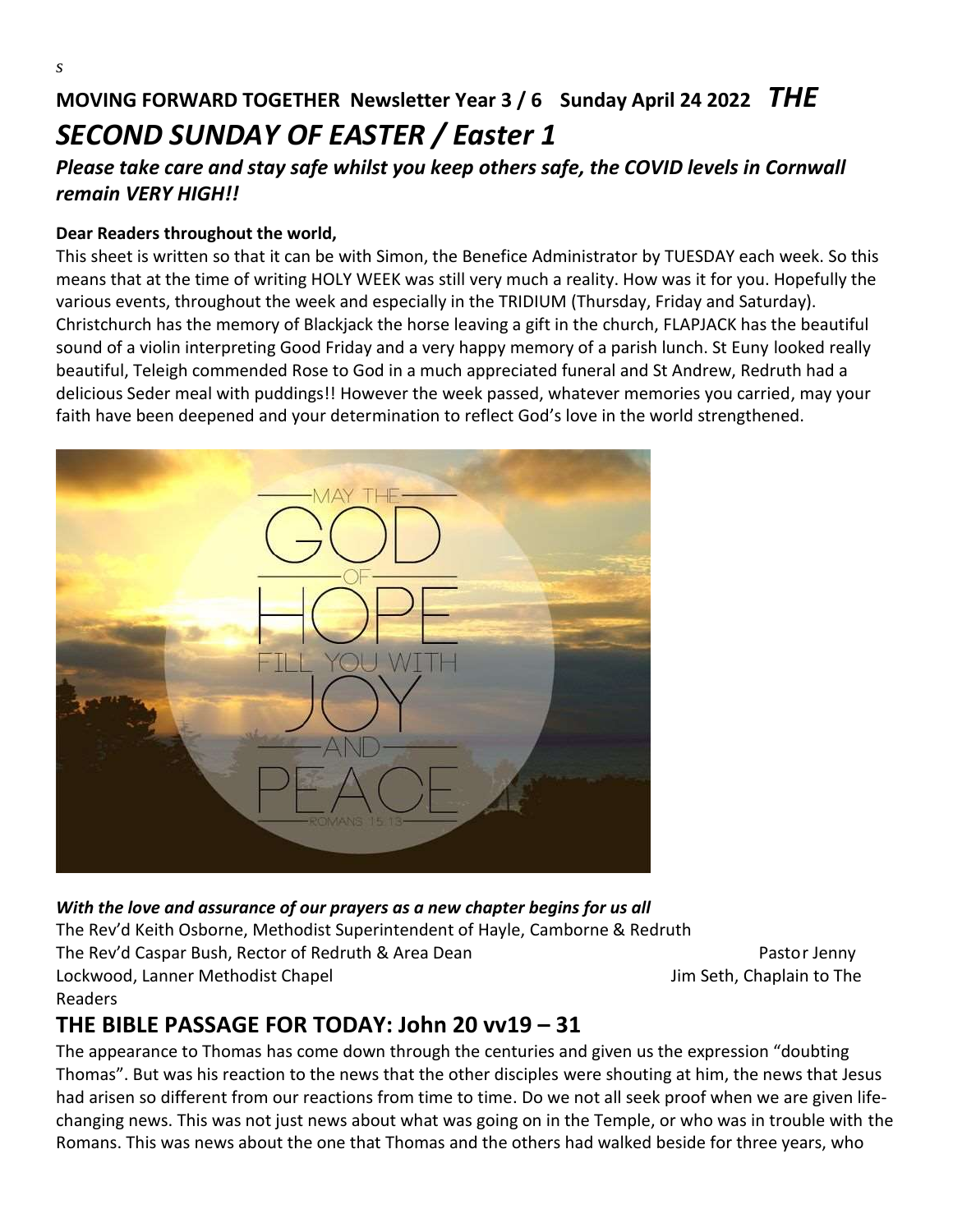had been arrested, died on a cross and now he is told that he has risen. All Thomas wanted was proof for himself

What is your proof. Why do you go to church, say your prayers, read this sheet and put your money on the plate? Were you born a believer? Were you sent to church as a child? Have you had a 'conversion' experience? Whatever it was or is or maybe will be, your proof is your proof and will guide you on your journey. **May God's blessing which surrounds you, be your guide.**



### **THOSE WHO WE REMEMBER THIS WEEK**

#### **MONDAY APRIL 25 Mark the Evangelist**

John Mark was born a Jew and thought to be the cousin of Barnabas. He accompanied Paul and Barnabas on their first missionary journey. The Gospel which carries his name is thought to be the earliest of the four Gospels and was probably written in Rome.



**TUESDAY APRIL 26 George Martyr Patron of England** (transferred from April 23)

George was probably a soldier, living in Palestine at the start of the  $4^{\text{th}}$  century. He died in Libya in about 304 under the persecution of Emperor Diocletian. The legend that he slayed a dragon is probably confused with Michael the Archangel. He replaced Edward the Confessor as patron of England in the reign of Edward III following the crusades when returning soldiers spoke of his legend.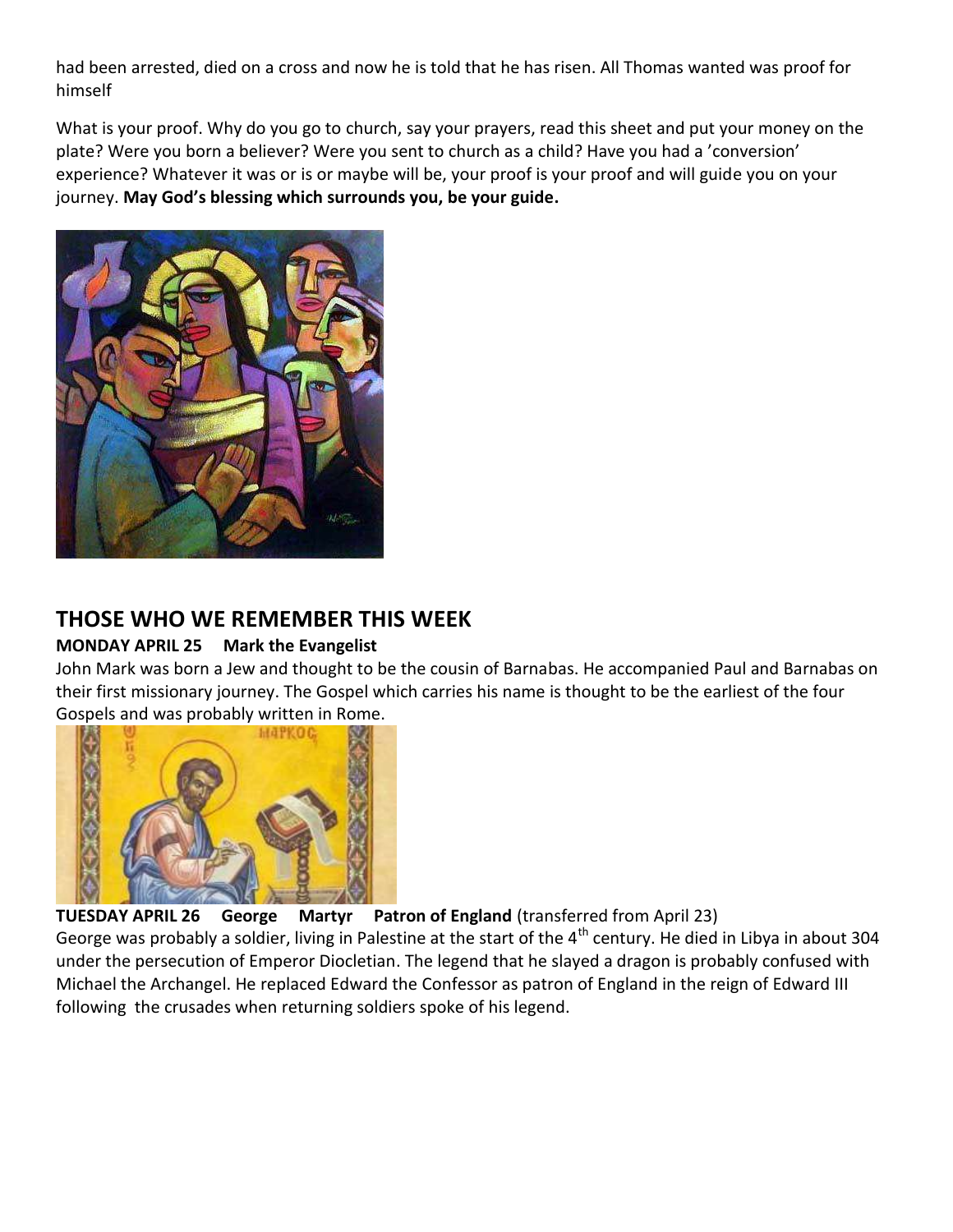

#### **WEDNESDAY APRIL 27 Christina Rossetti Poet 1894**

Born in 1830, Christina was linked with the Pre-Raphaelite Movement of which her older brother Dante was a leader, whilst her older sister became a nun. Christina's poetry is about religion and love, often unrequited. She is most famous for writing the carol:



*"In the bleak mid-winter"*

#### **THURSDAY APRIL 28 Peter Chanel Missionary in the South Pacific Martyr 1841**

Born in France in 1803, Peter joined the Marist Missionary Movement in 1831. In 1836 he was sent to the South Pacific and he and his companions brought medicine and God's love. But, on the island of Futuna, near Fiji, the chief's son asked to be baptised. The chief sent a group to kill Peter who died in 1841. Within a year, the island had become Christian and Peter became revered as their first proto-martyr.



#### **FRIDAY APRIL 29 Catherine of Siena Teacher 1380**

Born in 1347, Catherine was the second of 25 children. Her vocation to the religious life was obvious from an early age, and at aged 18 she became a Dominican. As well as immersing herself in prayer, she also cared for the sick and the poor. Gradually her guidance was sort by political leaders. She was involved in bringing the Pope back to Rome from Avignon. She wrote many letters giving advice and direction.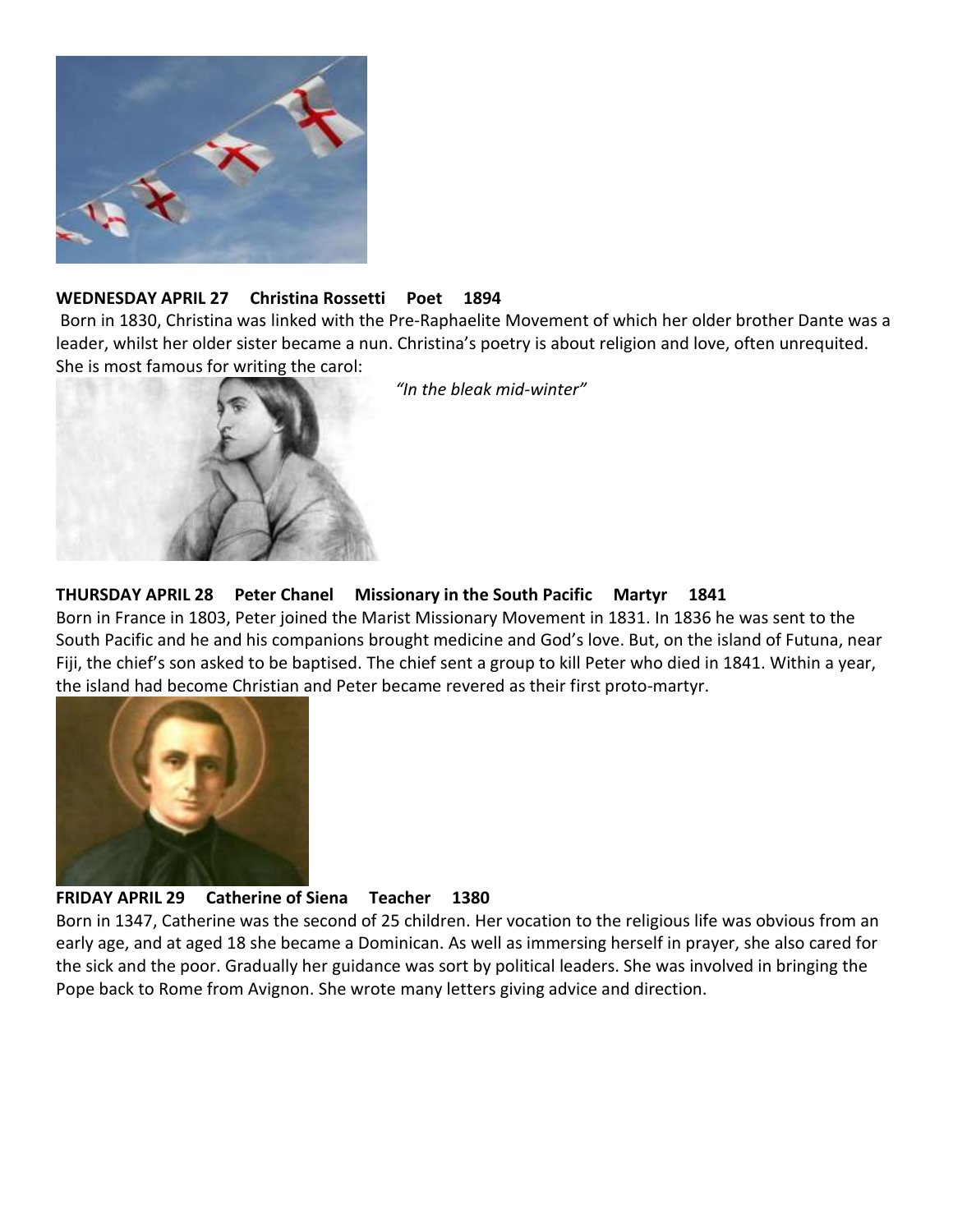

#### **SATURDAY APRIL 30 Pandita Mary Ramabai Translator 1922**

Born in 1858 Pandita Mary was the daughter of a Sanskrit scholar who believed in the education of women. On converting to Christianity she continued to follow aspects of her Hindu birth faith. She lectured on social matters and was a critic of the caste system and child marriage.



#### **PRAYERS F**OR THE WEEK **SUNDAY APRIL 24 EASTER 2**

"You are the ones who have stood beside me in my trials, and now I give you a kingdom"

Luke 22 28

**PRAY FOR THOSE WHO ARE YOUR FRIENDS AND FOR THE USE OF SOCIAL MEDIA TO PROMOTE CARE AND SUPPORT**

#### **MONDAY APRIL 25 MARK THE EVANGELIST**

"They were to tell their children so that they would put their trust in God and never forget God's works" Psalm 78 6

**PRAY FOR ALL YOUTH WORKERS, TEACHERS, TEACHING ASSISTANTS AND LECTURERS THAT THEY WILL GUIDE THEIR STUDENTS WITH HONESTY AND ENTHUSIASM**

**TUESDAY APRIL 26 GEORGE MARTYR PATRON OF ENGLAND 304** (transferred)

"Jesus said: "Why are you sleeping? Get up and pray that you may not enter into temptation"" Luke 22 vv46

**PRAY FOR THOSE WHO ARE BRAVE AND SPEAK TRUTH TO POWER, REMEMBERING ALWAYS THAT "SILENCE GIVES CONSENT"**

#### **WEDNESDAY APRIL 27 CHRISTINA ROSSETTI POET 1894**

"David was in great danger for the people spoke of stoning him; but David strengthened himself through his faith in the Lord his God" 1Samuel 30 vv6

**PRAY FOR THOSE WHO FACE IMPRISONMENT FOR WHAT THEY BELIEVE IN, THAT THEY WILL NOT LOSE HEART AND THAT THEY WILL BE TREATED WELL**

**THURSDAY APRIL 28 PETER CHANEL MISSIONARY IN THE SOUTH PACIFIC MARTYR 1841**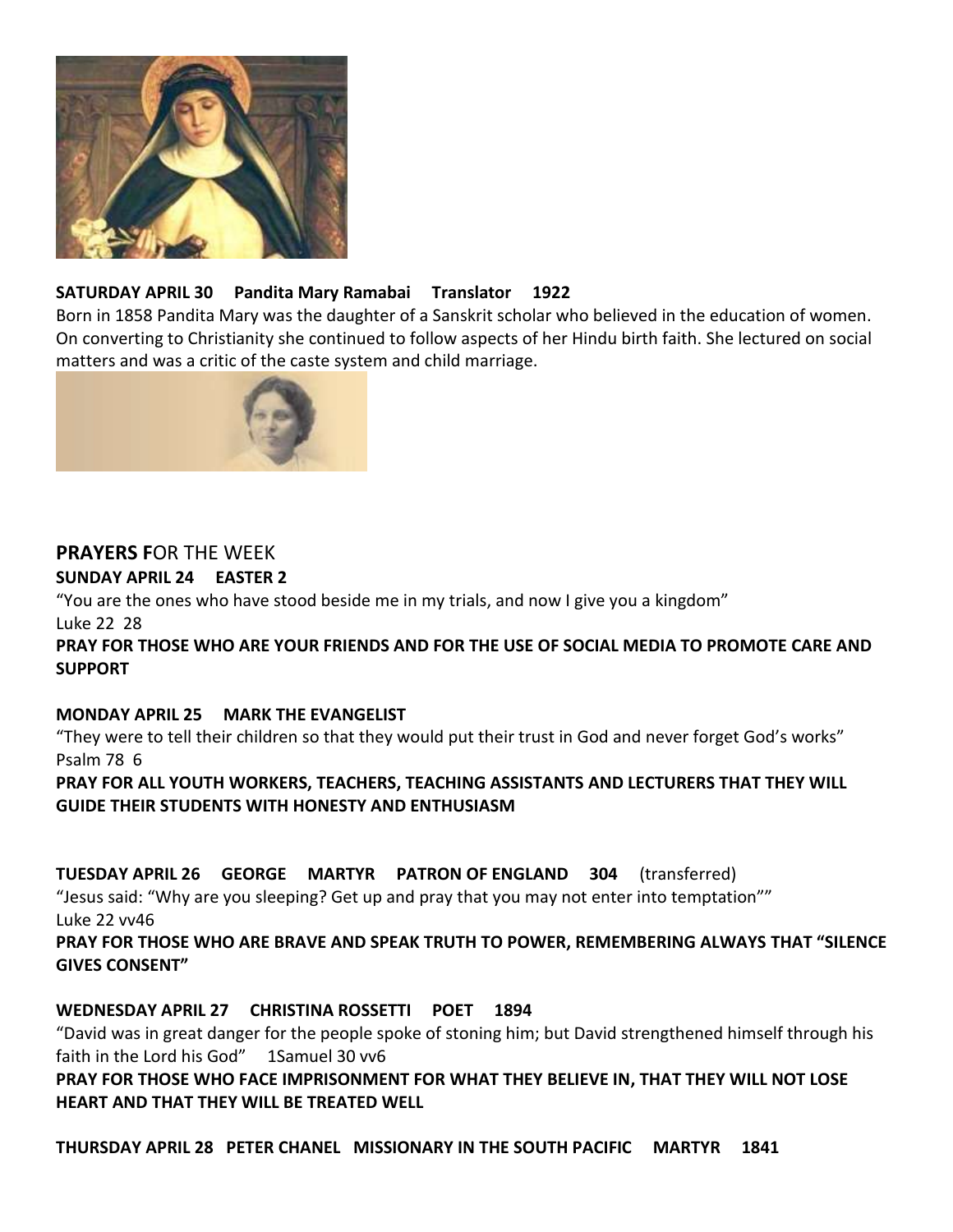"But Jesus said "Stop! No more of this" and he healed the servant" Luke 22 vv51

#### **PRAY FOR ALL WORKERS WITHIN THE NHS AND CARE SECTOR THAT THEY WILL NOT GROW TIRED OF THEIR VITAL WORK**

#### **FRIDAY APRIL 29 CATHERINE OF SIENA TEACHER 1380**

"Sing out your joy to God our strength, shout aloud to the God of Jacob; raise the chant and sound the tambourine" Psalm 81 vv2

**PRAY FOR MUSICIANS, SINGERS AND INSTRUMENTALISTS; FOR THOSE WHO COMPOSE AND FOR ALL WHO BRING MUSIC INTO THE LIVES OF OTHERS**

#### **SATURDAY APRIL 30 PANDITA MARY RAMABAI TRANSLATOR 1922**

"Then Jesus said "Father forgive them, for they do not know what they do" Luke 23 vv14 **PRAY FOR THOSE WHO HAVE HARMED YOU AND SEEK TO BUILD BRIDGES OF FORGIVENESS**

### **FIRST SUNDAY EVENT**

The FIRST SUNDAY EVENT for MAY on Sunday May 1 at 6.00pm, will be held at Christchurch, Lanner and will focus on *THE STATIONS OF THE RESURRECTION* the collection is yet to be chosen:

#### **FUTURE FIRST SUNDAY EVENTS**

JUNE 5: Pentecost. Four Lanes Playing Field, 6.00pm *Platinum Jubilee Celebration with a collection for the playing field restoration fund. Games sand singing on this Jubilee weekend*

JULY 3: Thomas the Apostle. Pencoys Church, 6.00pm

AUGUST 7: Transfiguration (trans.) Christchurch, Lanner, 6.00pm

SEPTEMBER 4: 12<sup>th</sup> Sunday after Trinity. Four Lanes Chapel, 6.00pm

OCTOBER 2: Harvest. Pencoys Church, 6.00pm

NOVEMBER 6: 3rd Sunday before Advent. Christchurch, Lanner, 6.00pm

DECEMBER 4: World AIDS Day / Advent. Four Lanes Chapel. 6.00pm



**THANK YOU SO MUCH FOR ALL YOU HAVE GIVEN IN BOTH SUPPORT AND DONATIONS. YOUR KINDNESS HAS CHANGED LIVES.**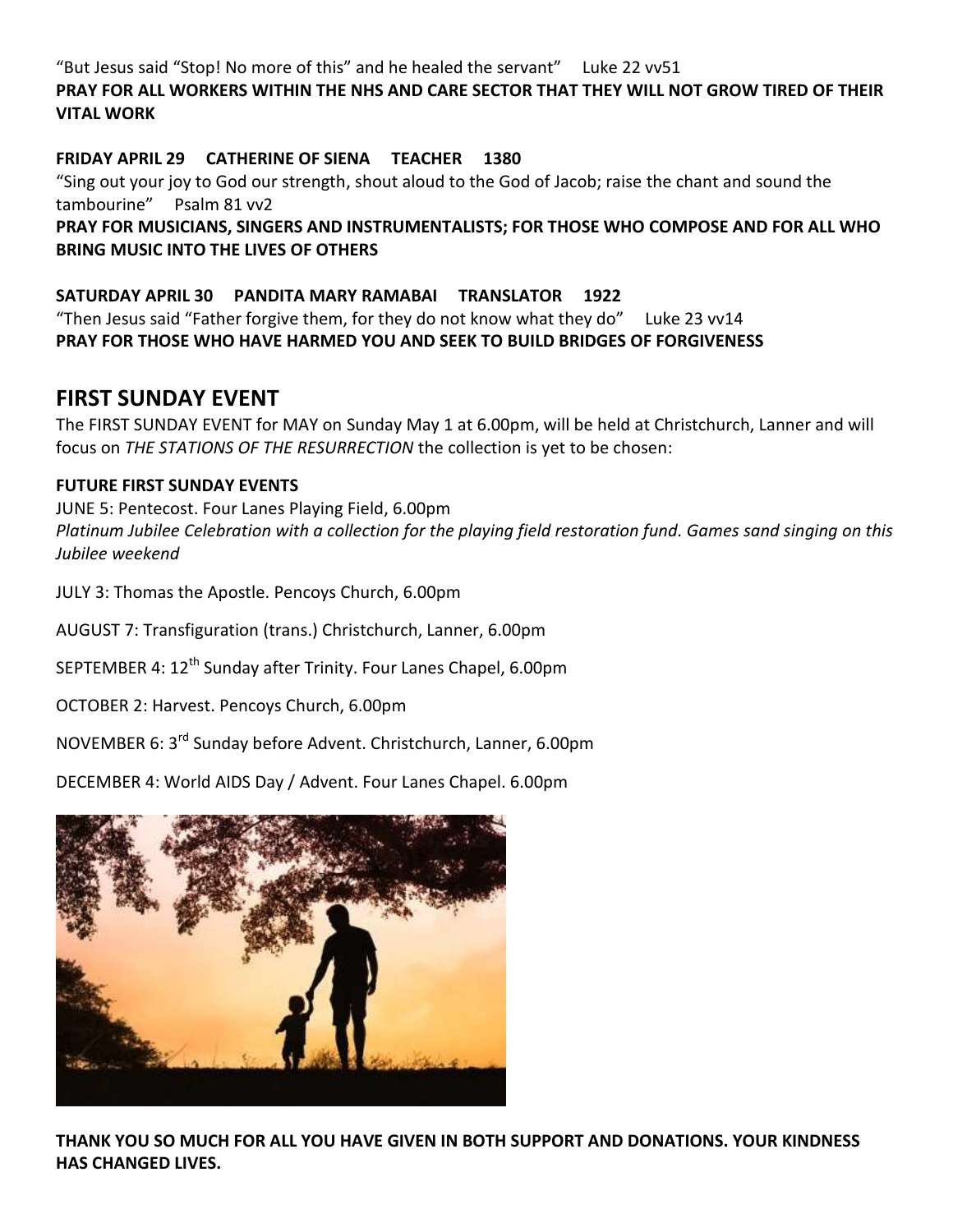## **FIRST SATURDAY QUIZ**

**WE HOPE THE QUIZ IS BACK IN THE PENCOYS HALL ON SATURDAY MAY 7 at 7.00pm.**

**BUT**, please bring your own refreshments, **AND** there will be no raffle, instead, Sheila G. will have her **JUBILEE TOMBOLA.** The cost of the quiz is £1.00 / person



## **LOOKING FORWARD TO THE FIRST FACE TO FACE QUIZ FOR TWO YEARS ……..**  *WILL YOU BE THERE?*

### **HOLY COMMUNION AT HOME**

Perhaps you are still receiving the Blessed Sacrament at home? Perhaps you are still zooming your Sunday Service week by week. No-one must do what they are not comfortable with, so this prayer may still be of use to you. The Redruth Benefice churches remain open for private prayer and weekday services of Holy Communion and now the Benefice churches are open as usual on a Sunday (check timings for St Euny). However you may well have taken the decision to STAY AT HOME. The following prayer will help you to receive the Sacrament at home when once you would have been in church, or even on zoom. A prayer is offered and bread is taken:

> *As the seed falls into the earth and dies to give life to the grain, As the corn is cut and crushed to make flour, As the flour is baked and the yeast dies to give life to the dough. As the bread is broken and eaten to give life to the body. So Jesus, sitting with the disciples, took bread, broke it, and said:* **"This is my body broken for the world"** *Eat the bread and remember Jesus*

May God bless you on your journey and keep you safe.

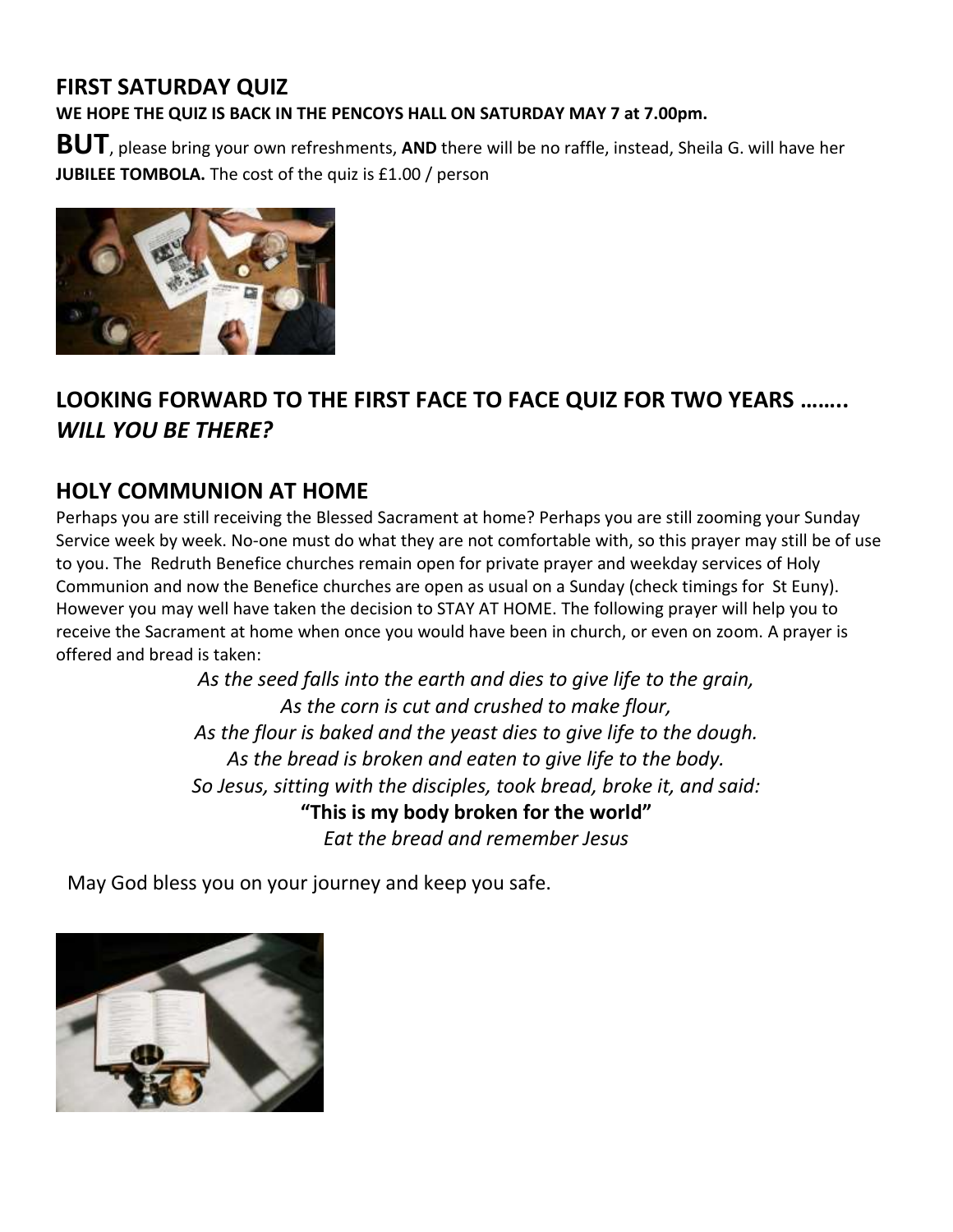## **SUNDAY AT 6.00pm**

Still lighting your candle at 6.00pm each Sunday? If you are, THANKYOU. The list is updated regularly: This list goes all over the world and if you would like a name added, no matter where you are just let FP know at [baptism66@gmail.com](mailto:baptism66@gmail.com)

IN NEED: Peter & Maureen, Terry, Francis, Rex, Marlene, Mark Genower, Zoe, Sabelle & Andrew, Betty, Helen Anderson, Vanessa, Sue, Nicola, Mary, Melva, Jim. S., Margaret, Jessica & Martin, Ian, Christina, Julie, Andrea, Albert, Reuben, Maureen Svitlana, Masha, Andrei and his family and all Ukrainians, for those in the world who stand against this war, for all those who suddenly, after so long are still contracting COVID

*THOSE WHOSE JOURNEY IS OVER: All who have died on whatever side in this present conflict*

### **CHRISTCHURCH 105.2**

Tune in to this new style of FAMILY SERVICE on the THIRD Sunday of each month at 9.30am. new music, new approach, new everything!!!!



# **Tune into:** *CHRISTCHURCH 105.2*

The **LAUNCH** of this new liturgy was very well received. The plan is to use the liturgy every THIRD SUNDAYwhich was delayed due to COVID concerns will be **TODAY.** If you can be there, you will be very welcome!!

### **DIARY DATES**

MONDAY APRIL 25 / Monday tea-party, 2pm – 4pm., Christchurch Hall MONDAY APRIL 25 / APCM with quiz!!, 7.00pm., Chrostchurch Hall TUESDAY APRIL 26 / Redruth 'one parish' PCC / 7.00pm THURSDAY April 28 / Four Lanes & Pencoys Jubilee Planning Meeting, 7.00pm., Chapel MONDAY MAY 2 / Jubilee fund-raising cream tea, 2pm-4pm., Four Lanes Chapel (Bank Holiday) SATURDAY MAY 7 / First Monday Quiz returns, 7.00pm., Pencoys Hall WEDNESDAY MAY 4 / FLAPJACK local committee, 4.00pm., Pencoys Church TUESDAY MAY 10 / OPEN BASIC SAFEGUARDING COURSE, 7.00pm., St Euny FRIDAY MAY 13 / Healing Service, Treleigh Church, 7.00pm SATURDAY MAY 21 / Games Evening, FIRST ONE: BINGO, Pencoys Hall, 6.00pm THURSDAY MAY 26 / ASCENSION DAY / *Thy Kingdom Come Project* begins FRIDAY MAY 27 / Film Night starts again, Lanner Church, doors open 6.30pm., film 7.00pm SATURDAY MAY 28 / Prayer Stations for Thy Kingdom Come in Christchurch SUN. MAY 29 / 5<sup>th</sup> Sunday / FLAPJACK breakfast, 9.30am., Benefice service 10.30am., Pencoys TUESDAY MAY 31 / Prayer Stations for Thy Kingdom Come in Pencoys Church